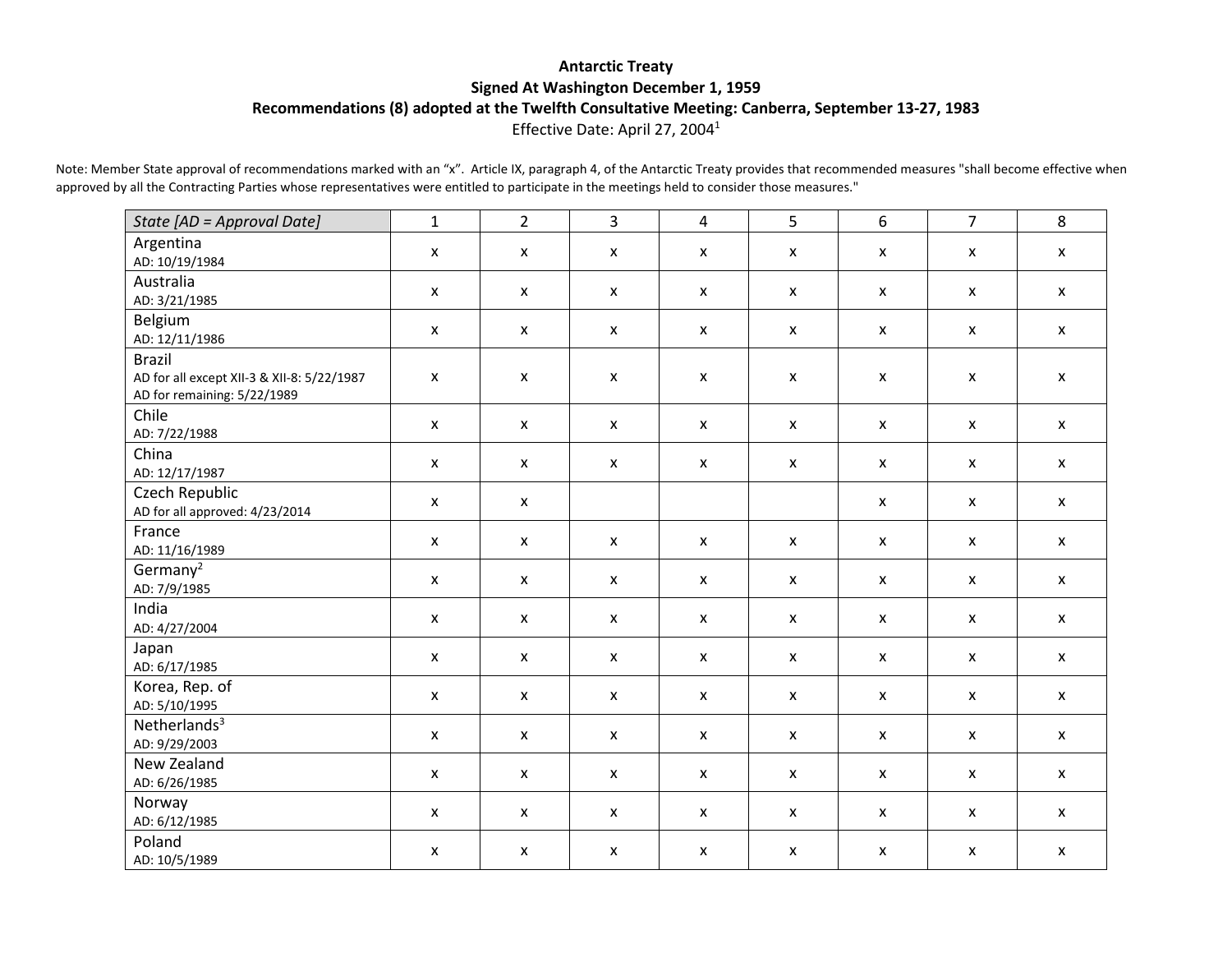## **Antarctic Treaty Signed At Washington December 1, 1959 Recommendations (8) adopted at the Twelfth Consultative Meeting: Canberra, September 13-27, 1983**

| State [AD = Approval Date]            |   |   |                           | 4                         |   | b |   |           |
|---------------------------------------|---|---|---------------------------|---------------------------|---|---|---|-----------|
| Russia<br>AD: 2/24/1986               | x | x | x                         | x                         | x | x | х | $\lambda$ |
| South Africa<br>AD: 4/18/1986         | x | x | $\checkmark$<br>$\lambda$ | $\checkmark$<br>^         | x | x | х |           |
| United Kingdom<br>AD: 4/8/1987        | x | x | x                         | $\checkmark$<br>$\lambda$ | x | x | х | $\lambda$ |
| <b>United States</b><br>AD: 4/25/1985 | x | x | $\checkmark$<br>v         | x                         | x | x | х | $\lambda$ |
| Uruguay<br>AD: 10/10/1989             | x | x | $\check{}$<br>$\lambda$   | v<br>^                    | x | x | х |           |

Effective Date: April 27, 20041

## Notes

- 1. The date of the Government's approval is considered to be the date of that Government's notification of such approval to other Governments, unless stated otherwise therein. If the notification states that the Government had approved the Measure on an earlier date; that date is listed as the date of the Government's approval.
- 2. Prior to unification, the German Democratic Republic approved all the recommendations of the Twelfth Meeting on August 23, 1988.
- 3. For the Kingdom in Europe, the Netherlands Antilles and Aruba.

The Royal Netherlands Embassy in Washington transmitted to the Department of State a diplomatic note, dated October 6, 2010, which reads in pertinent part as follows:

"The Kingdom of the Netherlands currently consists of three parts: the Netherlands, the Netherlands Antilles and Aruba. The Netherlands Antilles consists of the islands of Curaçao, Sint Maarten, Bonaire, Sint Eustatius and Saba.

"With effect from 10 October 2010, the Netherlands Antilles will cease to exist as a part of the Kingdom of the Netherlands. From that date onwards, the Kingdom will consist of four parts: the Netherlands, Aruba, Curaçao and Sint Maarten. Curaçao and Sint Maarten will enjoy internal self-government within the Kingdom, as Aruba and, up to 10 October 2010, the Netherlands Antilles do.

"These changes constitute a modification of the internal constitutional relations within the Kingdom of the Netherlands. The Kingdom of the Netherlands will accordingly remain the subject of international law with which agreements are concluded. The modification of the structure